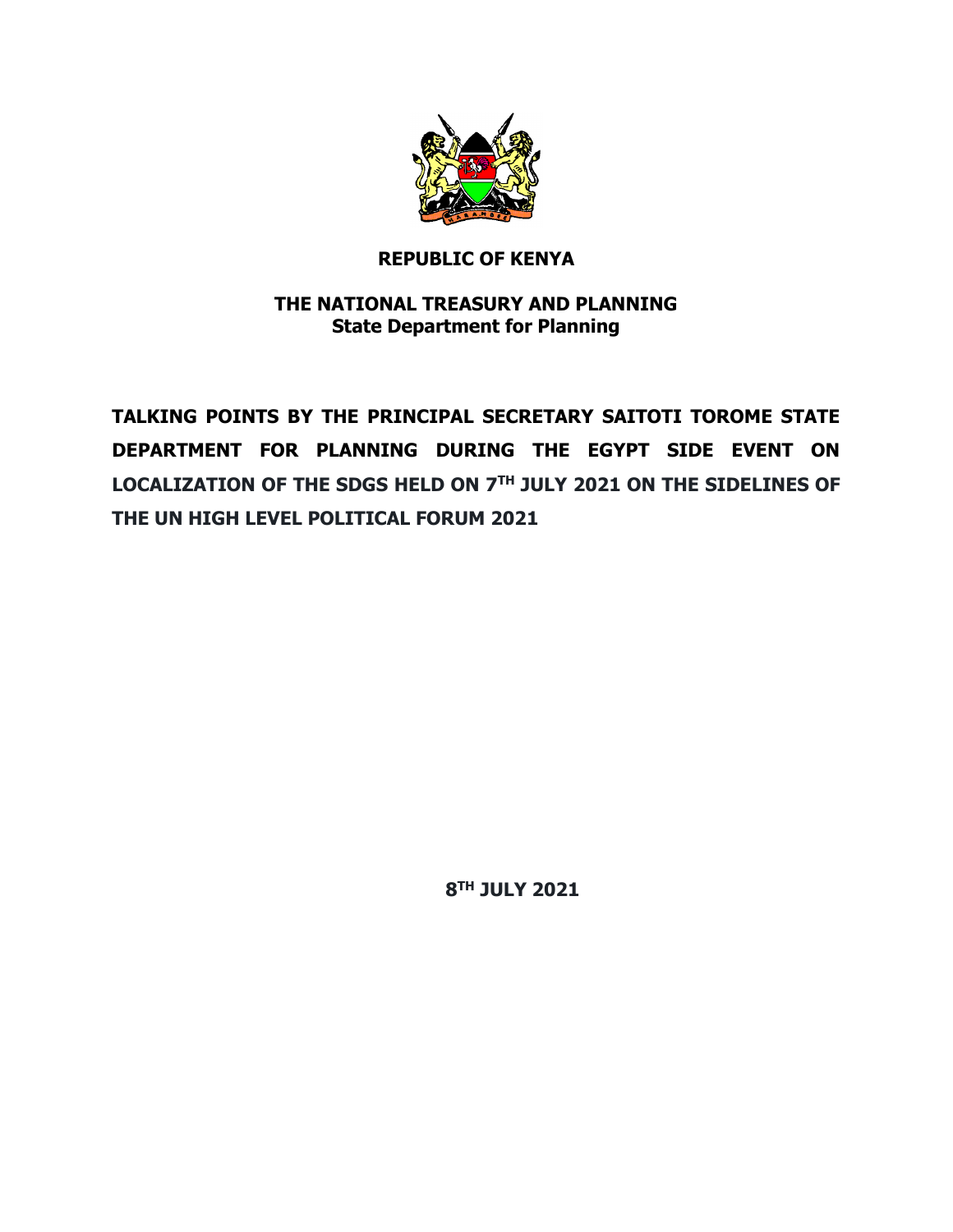**Mr. Chair, His Excellency Dr. Hala Helmy El Said, Minister of Planning and Economic Development for Egypt,**

### **Excellencies,**

## **Distinguished delegates,**

## **Ladies and Gentlemen,**

- It is my pleasure to join you today and a privilege to share Kenya's perspective on localization of the SDGs at the county level.
- Kenya has a devolved system of government which comprises of two levels of government, namely the National and sub national governments. The two levels of government are distinct and inter-dependent with functions and powers as defined in the Fourth Schedule of the Constitution.
- The Kenya Vision 2030 economic blueprint's key goal is the attainment of a 'nation living in a clean and secure environment. The vision is implemented through five year Medium Term Plans with the current plan the MTP III (2018-2022) providing for a framework to integrate the three dimensions of sustainable development.
- At the sub-national level, SDGs have been mainstreamed into the County Integrated Development Plans (CIDPs) 2018-2022 and in the Annual Development Plans (ADPs). The CIDPs prioritize the local development needs and form the basis for planning and budgeting at the sub national level.
- To enhance the localization of the SDGs, the sub national governments have established the SDGs Coordination Units and have appointed SDGs Champions to support SDGs process .They undergo continuous capacity building.
- The sub national governments have developed a monitoring and evaluation frameworks to support tracking of implementation of the goals. Five (5) sub